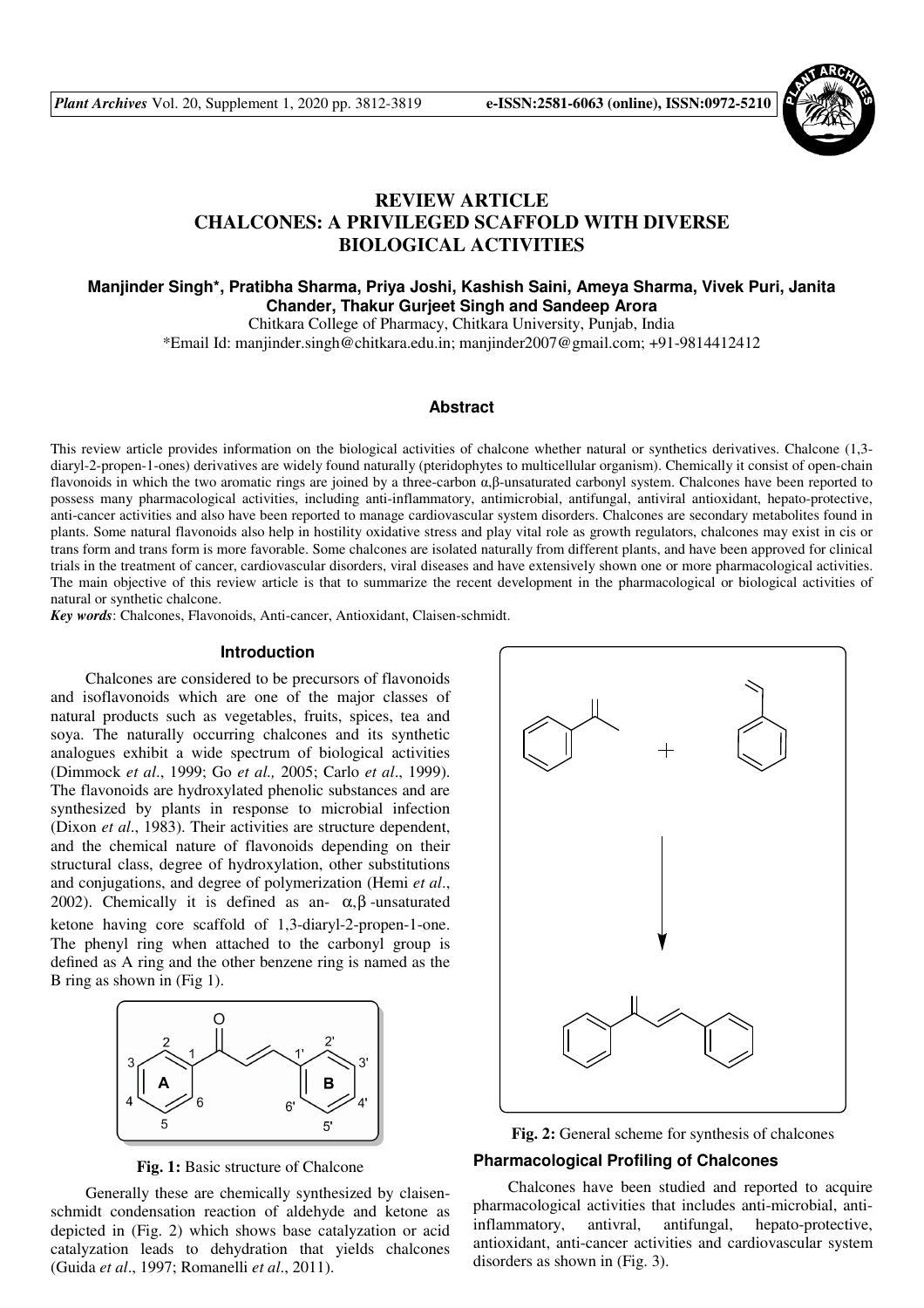

**Fig. 3:** Pharmacological Activities of Chalcones

# **Antioxidant Activity**

Plants produce numerous antioxidants that protect against molecular damage from reactive oxygen species (ROS), and phenolics which composed to be the major class of plant-derived antioxidants. They have the property to forage the free radicals and prevent from lipid peroxidation (Morel *et al.,* 1993). The hydroxychalcones having isoprenyl substituents on their phenyl rings mainly possess antioxidant activity, and the 3,4-dihydoxy chalcones, for example sappanchalcone, butein and okanin, are known to be effective antioxidants having the concentration ranging 0.025–0.1%, as resulted by induction time measurements (Dziedzic *et al.,*  1983). The presence of a hydroxyl group and a catechol group resulted in antiradical activity, the hydroxyl group is present at C-2' in ring A, and of a catechol group in ring B which appears to be favourable for antiradical activity, while lack of -double bond leads to decrease in the efficacy (Cai *et al.,* 2006).

**Brousso chalcone A** (BCA) is isolated from *Broussonetia papyrifera Vent*. The reported chalcone have iron-induced lipid peroxidation inhibitory activity in rat brain homogenate with an IC<sub>50</sub> of 0.63  $\pm$  0.03 µM which indicates that BCA is a powerful antioxidant with versatile free radical-scavenging activity. It was as potent as butylated hydroxyl toluene (BHT). In the 2,2-diphenyl-1picrylhydrazyl (DPPH) assay, BCA shows the radical-scavensing which is more potent than that of tocopherol (vitamin E). On the other hand, BCA suppressed NO production concentration dependently, with an  $IC_{50}$  of 11.3  $\mu$ M in LPS- activated macrophages (Cheng *et al.,* 2001). Despite these various natural occurring anti-oxidantchalcones are in Fig 4.



This compound was considered more active then vitamin C.ElSayedAly and his co-workers synthesized multiple set of chalcone derivatives and their copper and zinc complexes and subjected to Anti-oxidant screening using 1,1 biphenyl-2-picrylhydrazyl (DPPH) free radical scavenging and the hydroxyl-radical scavenging assays at 30 nM along with their anti-obesity and cytotoxicity evaluation (Aly *et al.,* 2014).

Using claisen–schmidt condensation method, new chalcones and their allylated analogues were synthesized by Doan *et al*. And evaluated for their anti-oxidant activity using DPPD-free radical scavenging mehod in addition to antimicrobial screening (Doan and Tran, 2011).



**Fig. 4:** Chemical structures of natural occurring anti-oxidant chalcones.

#### **Anti-bacterial activity**

Liquorice (root and rhizome of Glycyrrhizaspp.) is currently used in the tobacco, confectionery, and pharmaceutical industries. Among the retrochalcones (chalcones which do not have an oxygen-function at the 2 position) isolated from *Glycyrrhiza inflate* licochalcone Aand licochalcone C showed potent antibacterial activity especially to *Bacillus subtilis*, *Staphylococcus aureus* and *Micrococcus luteus***.** 



The bacteriostatic effects of licochalcone A 1A tested by Tsukiyama*et al*. (Tsukiyama *et al.,* 2002) were shown by MICs of  $2e^{15}$  mg ml<sup>1</sup> for Gram-positive bacteria including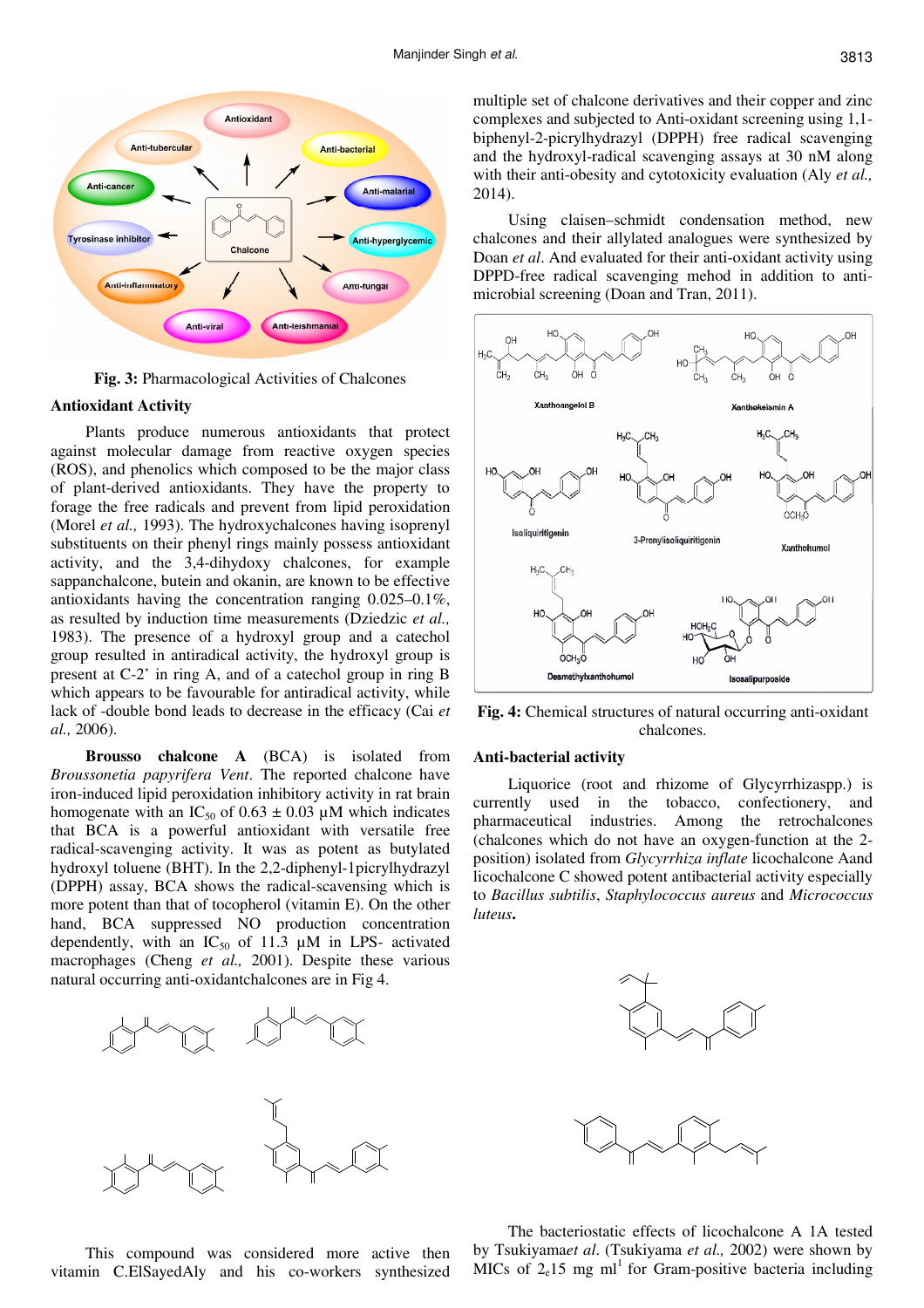spore-forming bacteria, such as the genera *Bacillus coagulans, B. subtilis* and *Bacillus stearothermophilus* (MIC  $\frac{1}{4}$  2 mg ml<sup>1</sup>) as well as *Clostridium sporogenes* (8 mg ml<sup>1</sup>), and toxin-producing bacteria such as *Bacillus cereus* (3 mg ml<sup>1</sup>) and *S. aureus* (3 mg ml<sup>1</sup>). Licochalcone A was also effective when tested against *Lactobacillus acidophilus* and Lactobacillus plantarum with MICs of 5 mg ml<sup>1</sup>, as well as for *Enterococcus faecalis* and *Enterococcus faecium*with MICs of 6 mg ml<sup>1</sup>, and active against *Streptococcus lactis* and *Staphylococcus mutanswith* MICs of  $8$  and  $5$  mg ml<sup>1</sup>, respectively.

When Fukai *et al*. (Fukai *et al.,* 2002) examined licochalcone A, inhibitory activity was detected against the growth of Helicobacter pyroliin vitro (MIC  $\frac{1}{4}$  25 mg ml<sup>1</sup>). Kromann *et al*. (Kromann *et al.,* 2014) tested the analogues of licochalcone A against *S. aureus* and showed that the free hydroxyl group in  $4^{\overline{0}}$ -position of ring B was necessary for the antibacterial activity.

Antibacterial assays of liquoricephenolics for *S. aureus*, including a few strains of methicillin-resistant (MRSA), and methicillin-sensitive S. aureus (MSSA) were examined by Hatano *et al*. (Hatano *et al.,* 2014) and Fukai *et al*. (Fukai *et al.,* 2002). Licochalcone A showed antibacterial effect on the MRSA strains (OM481, OM505) with MIC values of 16 mg ml1 (Hatano *et al.,* 2014) and MRSA strains (K3 and ST28) with MIC ¼ 6.25 mg ml1(Fukai *et al.,* 2002). Chalcone (*Belofsky et al., 2004*) isolated from *Daleaversicolor* exhibited individually and in synergy with known antibiotics (berberin, erythromycin and tetracycline) the activity towards the human pathogen *S. aureus* and the opportunistic pathogen *B. cereus* studied 4´-carboxy chalcones substituted in ring A and showed that many of these compounds were very interesting antibacterial compounds (Nielsen *et al*., 2004). The activity of these chalcones was correlated with the lipophilicity of the substituents in ring A. The lipophilicity of the substituent in ring A is essential for the activity. The lipophilic compounds were very potent and as the substituents become more polar the activity gradually decreased.

# **Anti-malarial activity**

*Plasmodium falciparum* and *Plasmodium vivax*are the two major human malaria parasites. *P. falciparum*is responsible for most deaths and it has developed resistance to nearly all available drugs. No wonder that the antimalarial activity of chalcones has generated great interest. Many chalcones have been described for their high antimalarial activity, probably as a result of a Michael addition of nucleophilic species to the double bond of the enone (Troeberg *et al.,* 2000*;* Ram *et al.,* 2000). Licochalcone A isolated from Chinese liquorice roots, has been reported (Chen *et al.,* 1994; Kharazmi*et al.,* 1997) as highly effective in an in vitro screen against chloroquine-susceptible (3D7) and chloroquine-resistant (Dd2*) P. falciparum*strains in a [ <sup>3</sup>H] hypoxanthine uptake assay.

In a detailed study Liu *et al*. (Liu *et al.,* 2001) and Go *et al*. (Go *et al.,* 2004) showed that in vitro antimalarial activity of chalcones against a strain of chloroquine-resistant human malarial parasite, *P. falciparum* (K1)was mainly determined by the properties of ring B. Thesize and hydrophobicity of substituents were identified as critical parameters. Hydroxylated chalcones were less active than the

corresponding alkoxylated analogues. A few of the alkoxylated chalcones had  $IC_{50}$  values below 6.5 mM.

2,4-Dimethoxy-4´ -butoxychalcone (Chen *et al.,* 1997) is a novel compound which has outstanding antimalarial activities against both human (*in vitro*) and rodent (*in vivo*) parasites with no observable signs of toxicity. Compound exhibited a concentration-dependent inhibitory effect on the [ <sup>3</sup>H] hypoxanthine uptake of the chloroquine-susceptible  $(IC_{50}$  of 3D7 was 8.9 mM) and chloroquine-resistant  $(IC_{50}$  of Dd2 was 14.8 mM) strains of *P. falciparum.* 



**Crotaorixin** (Narender *et al.,* 2005) isolated from the aerial parts of the Crotalaria orixensisexhibited 100% inhibition of maturation of *P. falciparum* (strain NF-54) parasites from ring stage to schizont stage both at 50 and 10 mg m<sup>1</sup> concentrations. The *in vivo* antimalarial activity of bischalcones (Ram *et al.,* 2000) against chloroquine-sensitive and resistant strains of *P. berghei*in mice revealed that the site of oxygenated substituents in the phenyl ring A greatly influences the activity profile. In general, chalcones with 3 methoxy and 3,4-dimethoxy substituents displayed a significant activity compared to 2,4-dimethoxy substituents. The compound with three-methylene-group chain contributes significantly more to the activity than those with the fourand six-methylene-group chain.



# **Anti-fungal activity**

Lopez *et al*. (Lopez *et al.,* 2001) tested chalcones against a panel of human opportunistic pathogenic fungi, using the agar dilution method. Regarding the influence of the substituents on ring A, an interesting structureactivity correlation can be observed. (a) Electrondonating groups tended to weaken the antifungal activity. (b) Electronwithdrawing groups in the para-position increased the potency. The presence of an enone linkage would be a structural requirement necessary but not by itself sufficient for the antifungal activity.

Suman *et al.* in 1995 evaluated some substituted chalcones for their antifungal activity against *Rhizoctoniasolani*, *Fusariumoxysporum* and *Colletotrichum capsicum* strains of phytopathogenic fungi. The study showed that  $\alpha$ , $\beta$ -dibromo-3,3<sup> $\alpha$ </sup>-dinitrochalcone had the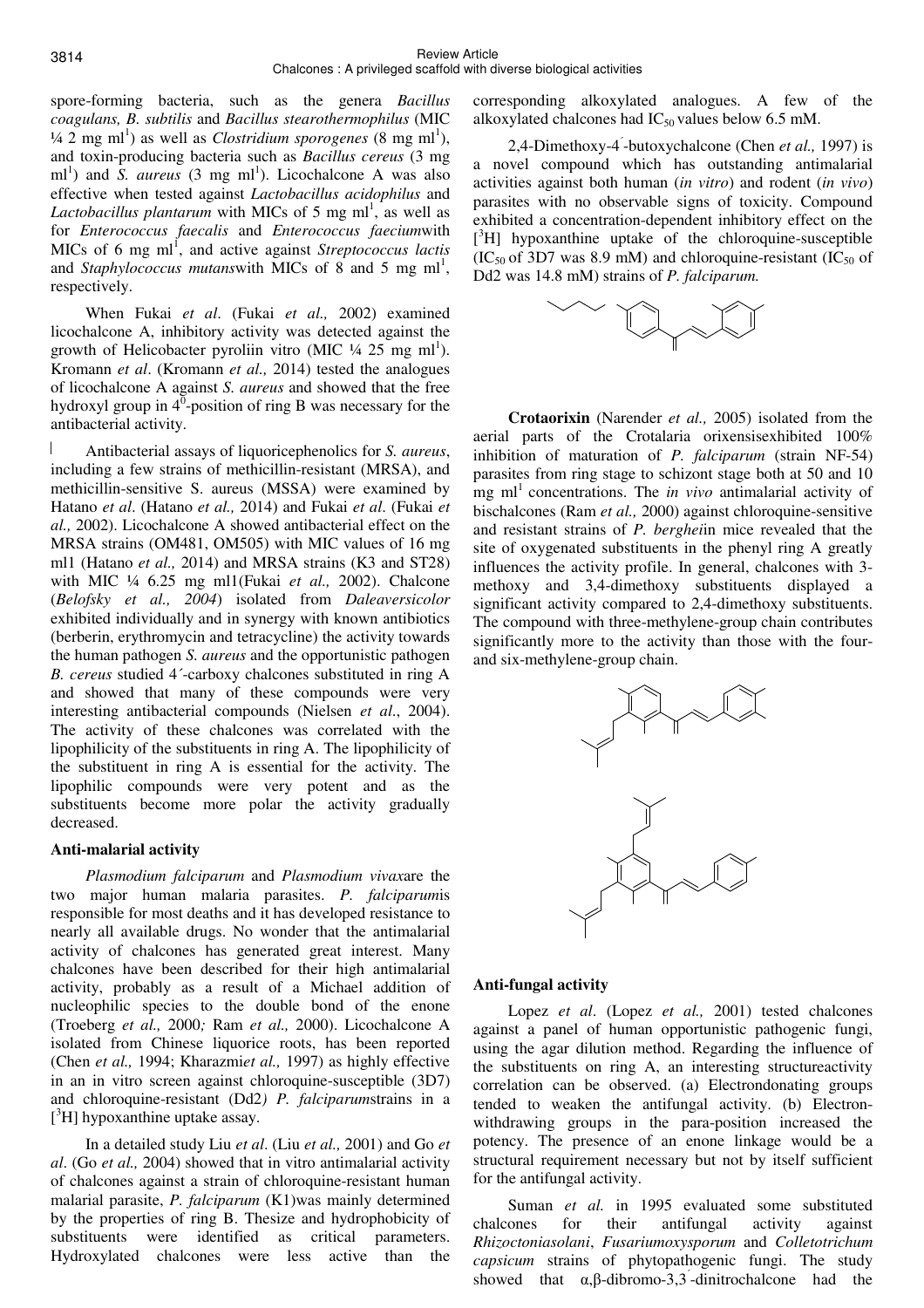activity against all three fungi with MIC  $\frac{1}{4}$  6.25 mg ml<sup>-1</sup>, and 4,4´ -dimethylchalcone showed activity against C. capsicum  $(MIC \frac{1}{4} 6.25 \text{ mg ml}^1).$ 



Crotmadine isolated from the leaves and stems of *Crotalaria madurensis* exhibited antifungal activity against *T. mentagrophytes* at a concentration of 62.5 mg ml<sup>1</sup> (*Bhakuni and Chaturvedi,* 1984). Geranylchalcone derivatives isolated from *Artocarpus nobil* C by Jayasingheet *al*. (Jayasinghe *et al.,* 2004) showed good fungicidal activity against *Cladosporium cladosporioides* with the MIC values in the range of  $2e^{15}$  mg/spot.

#### **Anti-viral activity**

Antiviral properties of chalcones were discovered in studies on inhibition of plant viruses and human rhinoviruses. The variable antiviral activity of chalcones suggests that the activity of each chalcone depends on specific substitution derivatives were investigated by Onyilagha *et al*. (Onyilagha *et al.,* 1997; Malhotra *et al.,* 1996*)* for activity against tomato ringspotnepovirus (ToRSV) infectivity. Acquired immunodeficiency syndrome (AIDS), caused by the human immunodeficiency virus (HIV), has been a life threatening health problem since 1980, and flavonoids have been investigated for anti-HIV activity. Wang *et al*. (Wang *et al.,* 2004) reported that xanthohumol was a selective inhibitor of HIV-1 and may represent a novel therapeutic agent for HIV1 infection. Interestingly, a recent report by Wu and colleagues (Wu *et al.,* 2003) demonstrated that chalcone from the genus Desmos showed potent anti-HIV activity ( $EC_{50}$  0.022 mg ml<sup>1</sup>) with a good therapeutic index (TI)  $(489)$ . A C-4 methoxy group in the chalcone skeleton may be critical for anti-HIV activity. On the other hand, Ru(II)/Ru(III) polypyridyl complexes containing 2,6-(2´ -benzimidazolyl) pyridine/chalcone as co-ligand (Mishra *et al.,* 2001) inhibited HIV replication by 50% with a concentration of  $\langle 0.1 \text{ mg ml}^1$ .

#### **Anti-inflammatory activity**

The prostaglandin  $E_2$  (PGE<sub>2</sub>) inhibition and production nitric oxide (NO) has been demonstrated as an effective therapy for inflammatory disorders. Tissue damage may occur by consumption of large amount of NO. In inflammatory diseases (*i.e.* rheumatoid arthritis,) the activated macrophages cause excessive NO production which has been observed. Therefore potent and selective inhibitors of NO are interesting to develop.

Herencia *et al*, (Herencia *et al.,* 1998; Herencia *et al.,*  2002) tested a series chalcone derivative for possible antiinflammatory effect. The inhibition of production of prostaglandin  $E_2$  (PGE<sub>2</sub>) and nitric oxide (NO) is potential therapy for different inflammatory disorders. Large amounts of NO may lead to tissue damage. In inflammatory diseases such as rheumatoid arthritis, excessive NO production by activated macrophages has been observed. Therefore, it would be interesting to develop potent and selective

inhibitors of NO for potential therapeutic use. Trimethoxychalcone derivatives, with various patterns of fluorination, were evaluated by Rojas *et al*. for their influence on nitric oxide production. 2,4,6-Trimethoxy-20 trifluoromethylchalcone inhibited the production of NO and prostaglandin E2 in lipopolysaccharaide-stimulated RAW 264.7 macrophage cells. PGE<sub>2</sub> accumulation. In the 24-h zymosan-stimulated mouse air pouch reduced nitrite and prostaglandin  $E_2$  levels as well as in the rat adjuvant arthritis.

#### **Anti-Cancer activity**

patterns. A hydroxy and methoxy substituted chalco**@ro***t***madine** halcone, xanthohumol, butein) and Recent reports have focused on the anti-proliferative and tumorreducing activities of some chalcones and observation that even a high intake of plant based dietary flavonoids is safe and not associated with any adverse health effect causing renewed interest in this class of molecules (*Dinkova-Kostova et al.,* 1998). Among currently identified antitumor agents, chalcones represent an important class of natural small molecules useful in cancer chemotherapy (*Modzelewska et al., 2006*). Tumor necrosis factor-related apoptosis-inducing ligand (TRAIL) is a naturally occurring anticancer agent that induces apoptosis in cancer cells and is hot toxic to normal cells. TRAIL induces programmed death in various cancer cells through its interaction with the death receptor TRAIL-R1 and/or TRAIL-R2 (Lopez *et al.,* 2001). zliszka *et alreported that chalcones (chalcone, licochalcone*dihydrochalcones (2'6'-dihydroxy-4'-metoxydihydrochalcone 1a, 2'6'-dihydroxy-4,4'-dimetoxydihydrochalcone 1b, 4,2',4',6'-tetrahydroxydihydrochalcone, called phloretin markedly augmented TRAIL-mediated apoptosis and cytotoxicity in prostate cancer cells (Szliszka *et al.,* 2010). These results confirmed the significant role of chalcones and dihydrochalcones in prostate cancer chemoprevention through sensitization of cancer cells to TRAIL-induced programmed death.





**1b** 

Bandgar *et al.* (Bandgar *et al.,* 2010; Bandgar *et al.,* 2010) synthesized combinatorial library of chlorovinyl chalcones and screened for anticancer, anti-inflammatory and antimicrobial activities in which chalcone 2 was the most potent compound for anticancer activity.



A series of biphenyl based chalcones was prepared and evaluated for cytotoxicity against human breast cancer cell lines in which two compounds proved to be better anticancer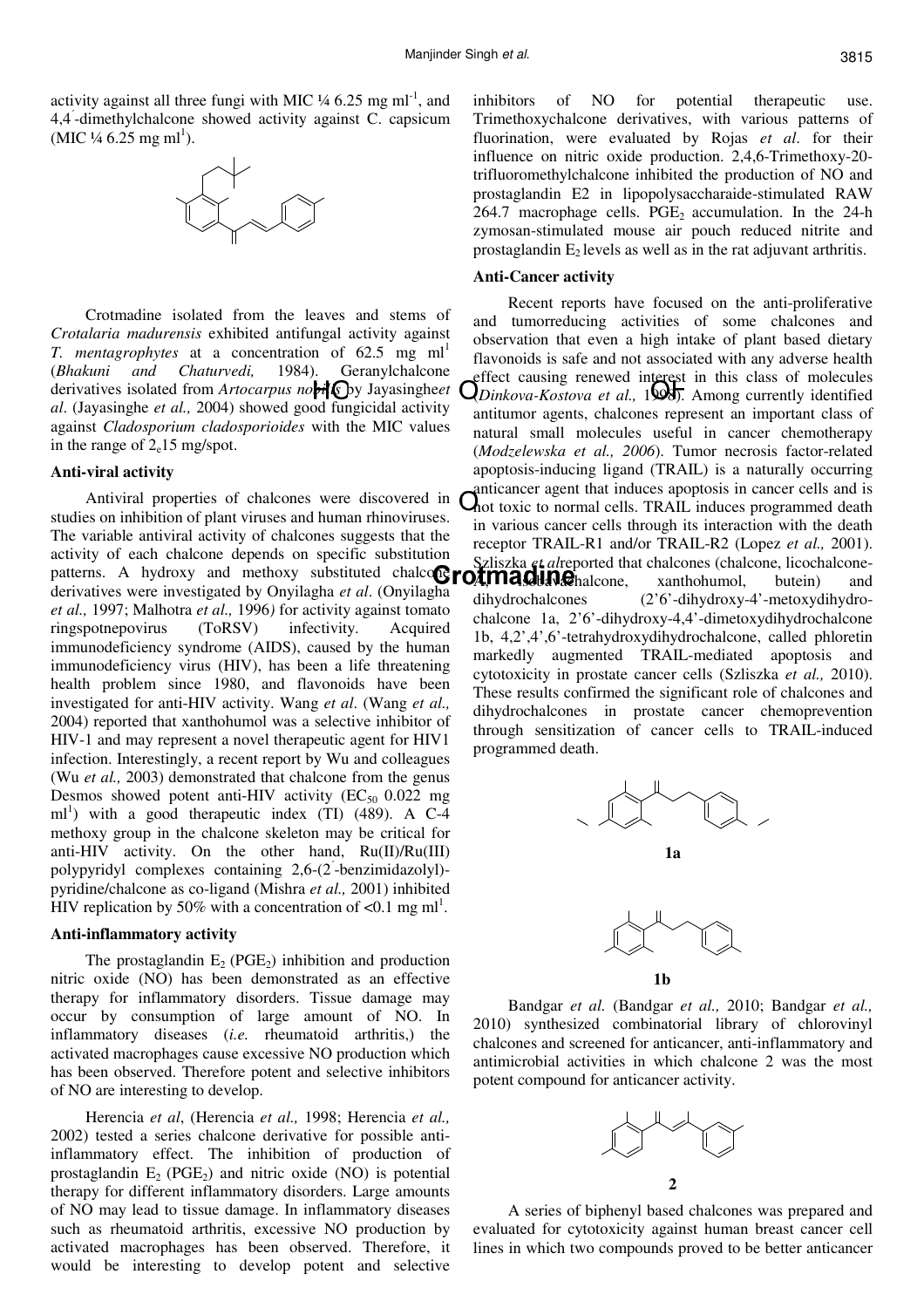agents than the standard drug tamoxifen (Sharma *et al.,* 2010).

A series of novel chalcone linked imidazolones was prepared and evaluated for their anti-cancer activity against panel of 53 human tumour cell lines derived from nine different cancer types: leukemia, lung, colon, CNS, melanoma, ovarian, renal, prostate and breast, in which hybrid compounds showed good anti-cancer activity with  $GI<sub>50</sub>$  value ranging from 1.26 to 13.9 M. When breast carcinoma cells (MCF-7) were treated with 10 M concentration of compounds and cell cycle arrest was observed in G2/M phase. Surprisingly, the increased concentration of the same compounds to 30 M caused accumulation of cells in G0/G1 phase of the cell cycle (Kamal *et al.,* 2010). A new series of indolylchalcones were synthesized and evaluated *in vitro* for their anticancer activity against human cancer cell lines in which indolylchalcone was identified as the most potent and selective anticancer agent with IC50 value 0.03 M (Kumar *et al.,* 2010). A series of novel chalconethiosemicarbazide derivatives was designed, synthesized and evaluated as potential epidermal growth factor receptor (EGFR) kinase inhibitors (Zhang *et al.,* 2011). Among the compounds, some showed the most potent biological activity (IC50=  $0.78 \pm 0.05$  M for HepG2 and  $IC_{50} = 0.35$  M for EGFR), which is comparable to the positive control (Erlotinilb).

# **Anti-tubercular activity**

Tuberculosis (TB) is by far the most frequently encountered mycobacterial disease in the world. Among infectious diseases, TB is the number one killer, with more than 2 million casualties annually worldwide. *Mycobacterium tuberculosis, M. bovis, M. kansasii, M. xenophii* and *M. marinum* were inhibited by Lic A (15) (MIC 20 mg/L) (*Friis-Moller et al., 2002*). A series of flavonoids, chalcones and chalcone-like compounds for inhibitory activity against *M. tuberculosis* H37Rv was evaluated and chalcone-like compound exhibited 96% inhibition at a drug concentration of 12.5 g/ml (Lin *et al.,* 2002). Sivakumar *et al.* screened 25 synthetic chalcones for their activity against *M. tuberculosis* H37Rv at two concentrations (50 and 100 µg/mL). However, it was revealed that antimycobacterial activity totally depends on the substituents in ring B (such as the hydrophilic nitro or hydroxyl groups). Compound was found to be the most active  $(\sim 99\%)$  based on the % reduction in Relative Light Units at both concentrations (Sivakumar *et al.,* 2007). A series of 4-alkylamino chalcones was synthesized and screened for their *in vitro* anti-tubercular and antimalarial activities.

# **Anti-leishmanial activity**

Leishmaniasis is a vector-borne disease caused by protozoan parasites of the genus *Leishmania*. Though a large number of synthetic compounds have been tested, Lic A still remains one of the few naturally occurring chalcones under investigation. Lic A, efficiently inhibited the proliferation of *Leishmaniadonovani* and *L. major* promastigotes and amastigotes *in vitro* by inhibiting fumarate reductase, a selective target present in the parasite mitochondria *(*Kayser *et al.,* 2001; Chen *et al.,* 1993). The Lic C inhibited the growth of the *L. major* parasite to the same extent as Lic A (15) (Nielsen *et al.,* 1995). Liu *et al*. (Liu *et al.,* 2003) synthesized a series of oxygenated chalcones and tested for Leishmanial against *L. donovaniamastigotes*. A comparison

of structure–activity relationships revealed that antileishmanial activity was associated with less lipophilic chalcones, in particular those with 4'-hydroxyl-substituted A rings and hetero/polyaromatic B rings and chalcones with good antimalarial activity had alkoxylated A rings and electron-deficient B rings.

# **Anti-hyperglycemic activity**

It has been also shown that chalcones isolated from plants have insulin-like activities and improve the glucose uptake in adipocytes (Enoki *et al.,* 2007). These studies showed that chalcones are effective antihyperglycemic or hypoglycemic agents as much *in vitro* as *in vivo* experimental models. It has been reported that sulfonamide chalcones act as a potent new class of glucosidase inhibitors. Amongst them, 68a (IC<sub>50</sub> = 0.98  $\mu$ M) and 68b (IC<sub>50</sub> = 0.40  $\mu$ M) were the most potent inhibitors (*Seo et al.,* 2005).

A series of chalcone derivatives having 3,4 methylenedioxysubstituted ring B and variously substituted ring A was prepared and investigated by Alberton*et al.* as anti-hyperglycemic agents in a glucose loaded animal model (Alberton *et al.,* 2008). Compounds 3 and 4 (methoxy substituent) inhibited the hyperglycemia induced by glucose around 96% similar to that demonstrated for lispro insulin and tolbutamide at 60 min. The naphthyl-chalcones were found to have an acute serum glucoselowering effect in hyperglycemic normal rats specially, chalcone (5) stimulated significantly the insulin secretion induced by glucose and found that the presence of nitro group and their position in the phenyl rings are responsible for the antihyperglycemic activity of chalcones (Seo *et al.,* 2003).



# **Tyrosinase inhibitor**

Tyrosinase (monophenolmonooxygenase), also known as polyphenol oxidase, is a copper-containing enzyme widely distributed in nature. It catalyzes two reactions involving molecular oxygen in the melanin biosynthesis pathway. the hydroxylation of monophenols to *o*-phenols (monophenolase activity), and the oxidation of the  $o$ -phenols to  $o$ -quinones (diphenolase activity). Isoliquiritigenin can inhibit both mono- and diphenolase tyrosinase activities with  $IC_{50}$  of 8.1 M, when tyrosine was used as substrate, suggesting that chalcones may serve as candidates for skin-lightening agents (Nerya *et al., 2003*). Different tetrahydroxychalcones, the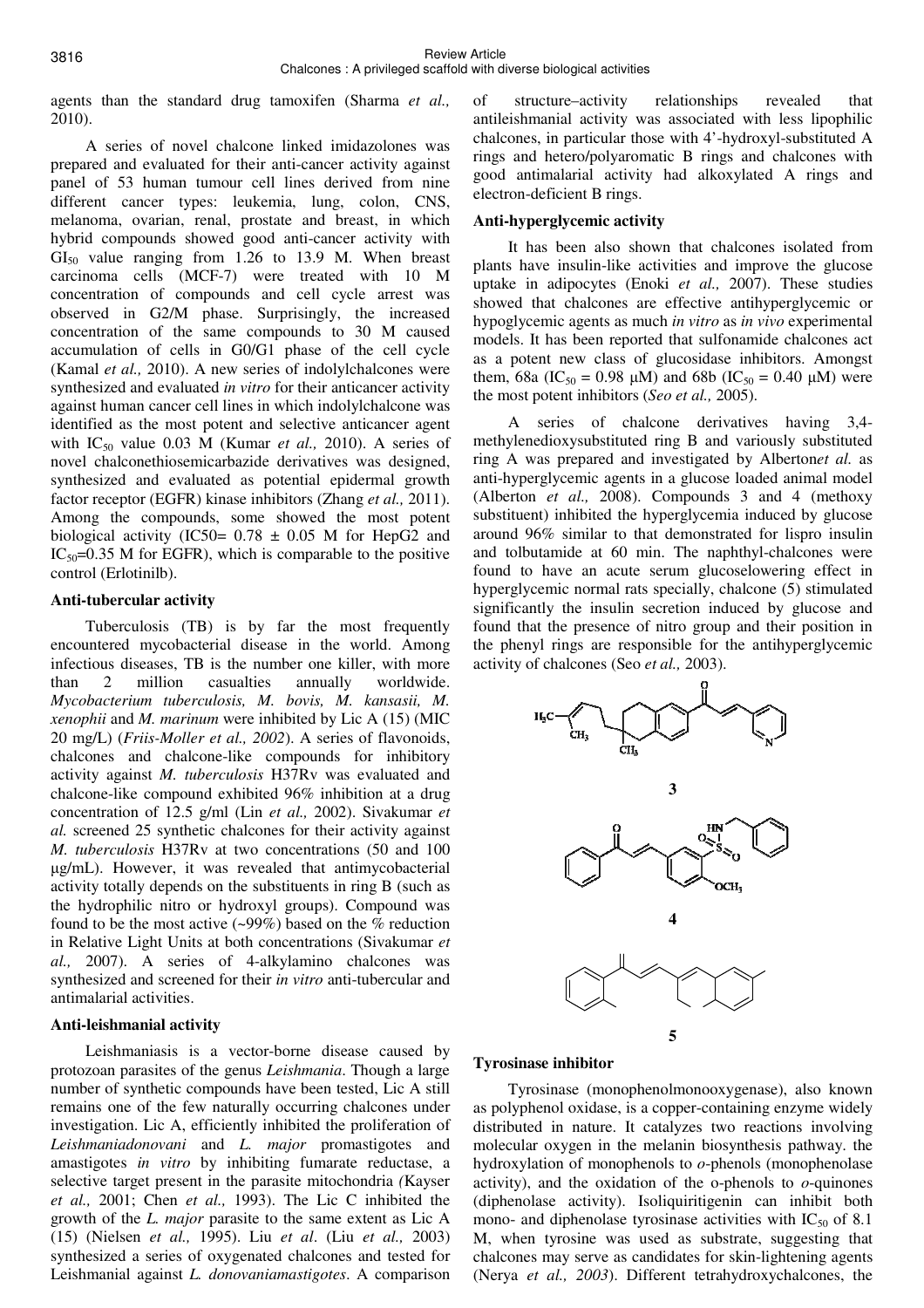commercially available Butein and other three which were synthesized and evaluated for the contribution of the different functional groups of the tetrahydroxychalcones to their inhibitory potency on tyrosinase, with a view to optimize the design of whitening agents and showed that a 2,4-substituted resorcinol subunit on ring B contributed the most to inhibitory potency and found two very active tyrosinase inhibitors, with  $IC_{50}$  of 0.2 and 0.02M, respectively (Khatib *et al.,* 2005). Hydroxychalcones exhibited high inhibitory effects on tyrosinase with respect to L-tyrosine as a substrate. Kinetic study revealed that competitive inhibitor of tyrosinase has Ki value of 3.1 µM (Jun *et al.,* 2007)

# **Conclusions**

In conclusion, we have described the biological applications of 1,3-diaryl α,β-unsaturated derivatives. From this review article we analyzed that chalcone shows wide variety of application in various diseases. Chalcones are lipophilic as well as hydrophilic, having polar functionalities in different positions, and the skeleton itself is amenable for the generation of functionalities for selective modulation of different enzymes. Hence further research on chalcone may form a compound or derivative which could be useful in treatment of various other hamful diseases. Recent studies in various disease areas have shown that many diseases, specifically those that are metabolic, multi-factorial and are best treated with combinations of drugs acting either with different mechanisms or with a drug exhibiting multiple pharmacological actions. In spite of exhibiting a wide range of biological activities, chalcones are yet to achieve the status of promising drug candidates.

The present review gives detail about the structural requirement of chalcone derivatives for various pharmacological activities. This information may provide an opportunity to scientists of medicinal chemistry discipline to design selective, optimize chalcone derivatives for the treatment of complex diseases.

### **Conflict of Interest**

The authors declare that they have no conflict of interests.

# **Acknowledgements**

I am thankful to all my colleagues and elective students of Chitkara College of Pharmacy, Chitkara University, Punjab Campus, who have been constant source of moral support and inspiration during my research.

# **References**

- Alberton, E.H.; Damazia, R.G.; Cazarolli, L.H.; Chiaradia, L.D.; Leal, P.C.; Nvnes, R.; Yunes, R.A. and Silva, F.R. (2008). Influence of chalcones analogues on serum glucose levels in hyperglycemic rats. Chem. Biol. Interacts, 171: 355-362.
- Aly, M.R.; Fodah, H.H. and Saleh, S.Y. (2014). Antiobesity, antioxidant and cytotoxicity activities of newly synthesized chalcone derivatives and their metal complexes. Eur. J. Med. Chem., 76: 517-30.
- Bandgar, B.P.; Gawande, S.S.; Bodade, R.G.; Totre, J.V. and Khobragade, C.N. (2010). Synthesis and biological evaluation of simple methoxylated chalcones as anticancer, anti-inflammatory and antioxidant agents. Bioorg Med Chem. Lett., 18: 1364-70.
- Bandgar, B.P. and Gawande, S.S. (2010). Synthesis and biological screening of a combinatorial library of βchlorovinyl chalcones as anticancer, anti-inflammatory and antimicrobial agents. Bioorgan Med Chem., 18: 2060-5.
- Belofsky, G.; Percivill, D.; Lewis, K.; Tegos, G.P. and Ekart, J. (2004). Phenolic Metabolites of Dalea v ersicolor that Enhance Antibiotic Activity against Model Pathogenic Bacteria. J Nat Prod., 67: 481-484.
- Bhakuni, D.S. and Chaturvedi, R. (1984). Chemical constituents of Crotalaria madurensis. J. Nat. Prod., 47: 585-591.
- Cai, Y.Z.; Sun, M.; Xing, J.; Luo, Q. and Corke, H. (2006). Structure–radical scavenging activity relationships of phenolic compounds from traditional Chinese medicinal plants. Life Sci., 78: 2872-88.
- Carlo, D.I.; Mascolo, G.; Izzo, N.; Capasso, A.A. and Flavanoids, F. (1999). Old and new aspects of a class of natural therapeutic drugs. Life Sci., 65: 337-353.
- Chen, M.; Christensen, S.B.; Blom, J.; Lemmich, E.; Nadelmann, L.; Fich, K.; Theander, T.G.; Kharazmi, A. and Licochalcone, A. (1993). A novel antiparasitic agent with potent activity against human pathogenic protozoan species of Leishmania. Antimicrob Agents Chemother, 37: 2550-6.
- Chen, M.; Christensen, S.B.; Zhai, L.; Rasmussen, M.H.; Theander, T.G.; Frøkjaer, S.; Steffansen, B.; Davidsen, J. and Kharazmi, A. (1997). The novel oxygenated chalcone, 2, 4-dimethoxy-4'-butoxychalcone, exhibits potent activity against human malaria parasite *Plasmodium falciparum* in vitro and rodent parasites Plasmodium berghei and *Plasmodium yoelii* in vivo. J Infect Dis., 176: 1327-33.
- Chen, M.; Theander, T.G.; Christensen, S.B.; Hviid, L.; Zhai, L. and Kharazmi, A. (1994). Licochalcone A, a new antimalarial agent, inhibits in vitro growth of the human malaria parasite *Plasmodium falciparum* and protects mice from *P. yoelii* infection. Antimicrob Agents Chemother, 38: 1470-5.
- Cheng, Z.J.; Lin, C.N.; Hwang, T.L. and Teng, C.M. (1999). Broussochalcone A, a potent antioxidant and effective suppressor of inducible nitric oxide synthase in lipopolysaccharide-activated macrophages. Biochem. Pharmacol., 61: 939-46.
- Dimmock, J.R.; Elias, D.W.; Beazely, M.A. and Kandepu, N.M. (1999). Bioactivities of chalcones.Curr Med Chem., 6: 1125-1149.
- Dinkova-Kostova, A.T.; Abeygunawardana, C. and Talalay, P. (1998). Chemoprotective properties of phenylpropenoids, bis (benzylidene) cycloalkanones, and related Michael reaction acceptors: correlation of potencies as phase 2 enzyme inducers and radical scavengers. J Med Chem., 41: 5287-96.
- Dixon, R.A.; Dey, P.M. and Lamb, C.J. (1983). Phytoalexim: Enzymology amd molecular biology. Adv. Enzymol. Relat Areas Mol Biol., 55: 1-136.
- Doan, T.N. and Tran, D.T. (2011). Synthesis, antioxidant and antimicrobial activities of a novel series of chalcones, pyrazolic chalcones, and allylic chalcones. J. Pharm. Pharmacol., 2: 282.
- Dziedzic, S.Z. and Hudson, B.J. (1983). Polyhydroxy chalcones and flavanones as antioxidants for edible oils. Food Chem., 12: 205-12.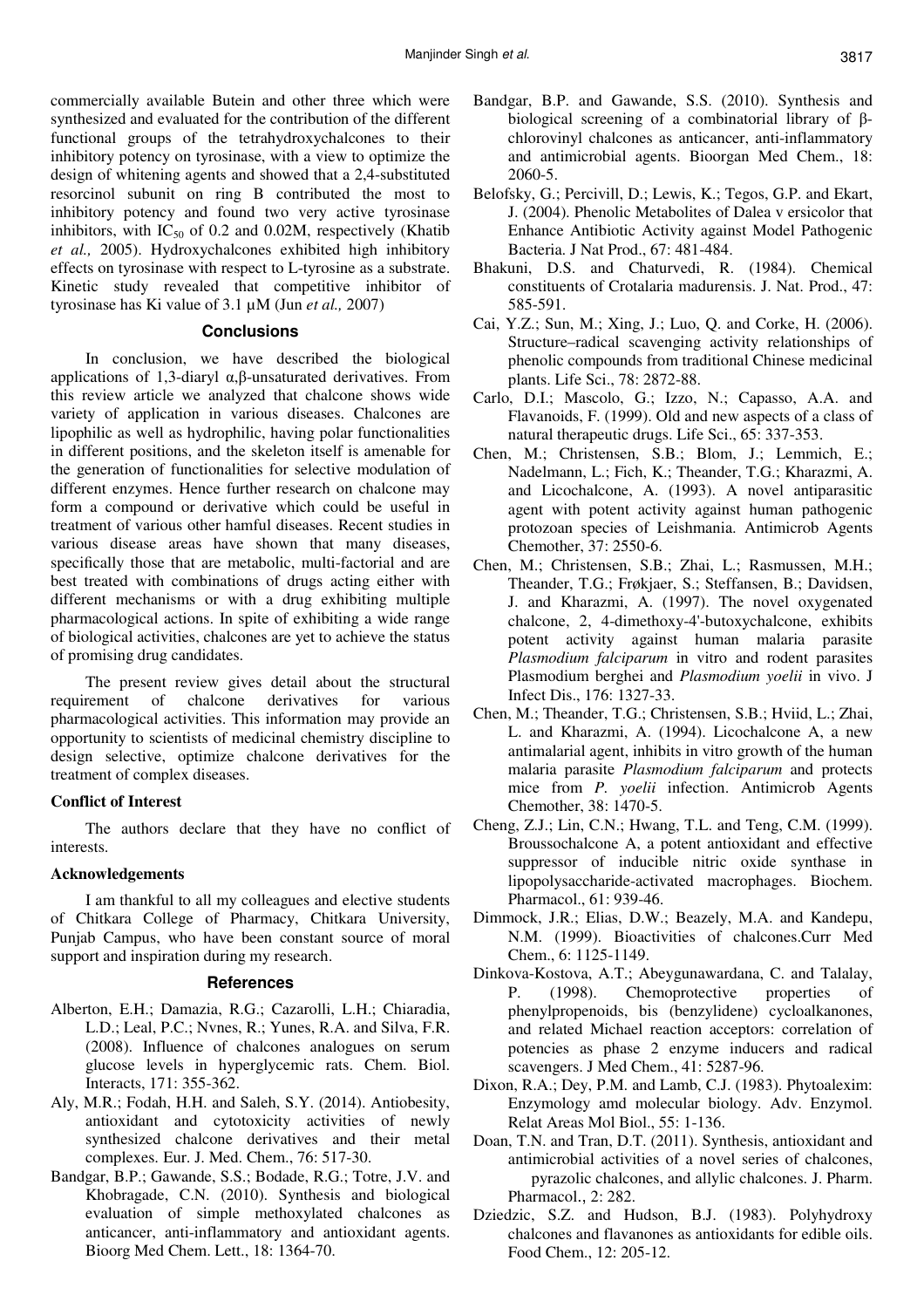- Enoki, T.; Ohnogi, H.; Nagamine, K.; Kudo, Y.; Sugiyama, K.; Tanabe, M.; Kobayashi, E.; Sagawa, H. and Kato, I. (2007). Antidiabetic activities of chalcones isolated from a Japanese herb, Angelica keiskei. J Agric Food Chem., 55: 6013-7.
- Friis-Møller, A.; Chen, M.; Fuursted, K.; Christensen, S.B. and Kharazmi, A. (2002). *In vitro* antimycobacterial and antilegionella activity of licochalcone A from Chinese licorice roots. Plantamedica., 68: 416-9.
- Fukai, T.; Marumo, A.; Kaitou, K.; Kanda, T.; Terada, S. and Nomura, T. (2002). Anti-Helicobacter pylori flavonoids from licorice extract. Life Sci., 71: 1449-63.
- Fukai, T.; Marumo, A.; Kaitou, K.; Kanda, T.; Terada, S. and Nomura, T. (2002). Antimicrobial activity of licorice flavonoids against methicillin-resistant *Staphylococcus aureus*. Fitoterapia., 73: 536-539.
- Go, M.L.; Liu, M.; Wilairat, P.; Rosenthal, P.J.; Saliba, K.J. and Kirk, K. (2004). Antiplasmodial chalcones inhibit sorbitol-induced hemolysis of *Plasmodium falciparum*infected erythrocytes. Antimicrob Agents Chemother., 48: 3241-5.
- Go, M.L.; Wu, X. and Liu, X.L. (2005). Chalcones: an update on cytotoxic and chemoprotective properties. Curr Med Chem., 12: 483-499.
- Guida, A.; Lhouty, M.H.; Tichit, D.; Figueras, F. and Geneste, P. (1997). Hydrotalcites as base catalysts. Kinetics of Claisen-Schmidt condensation, intramolecular condensation of acetonylacetone and synthesis of chalcone.ApplCatal A-Gen., 164: 251-64.
- Hatano, T.; Shintani, Y.; Aga, Y.; Shiota, S.; Tsuchiya, T. and Yoshida, T. (2000). Phenolic constituents of licorice. VIII. Structures of glicophenone and glicoisoflavanone, and effects of licorice phenolics on methicillin-resistant *Staphylococcus aureus*. Chem. Pharm. Bull., 48: 1286-1292.
- Hemi, K.E.; Taigliaferro, A.R. and Bobilya, D.J. (2002). Flavonoids antioxidant chemistry, metabolism and structure activity relationship. J Nutr. Biochem., 13: 572-84.
- Herencia, F.; Ferrandiz, M.L.; Ubeda, A.; Domínguez, J.; Charris, J.E.; Lobo, G.M. and Alcaraz, M.J. (1998). Synthesis and anti-inflammatory activity of chalcone derivatives. Bioorg Med Chem. Lett., 8: 1169-74.
- Herencia, F.; Lo, M.P.; Ubeda, A. and Ferrándiz, M.L. (2002). Nitric oxide-scavenging properties of some chalcone derivatives. Nitric oxide., 6: 242-6.
- Jayasinghe, L.; Balasooriya, B.A.; Padmini, W.C.; Hara, N. and Fujimoto, Y. (2004). Geranyl chalcone derivatives with antifungal and radical scavenging properties from the leaves of Artocarpusnobilis. Phytochemistry, 65: 1287-90.
- Jun, N.; Hong, G. and Jun, K. (2007). Synthesis and evaluation of 2′, 4′, 6′-trihydroxychalcones as a new class of tyrosinase inhibitors. Bioorg.Med Chem., 15: 2396-402.
- Kamal, A.; Ramakrishna, G.; Raju, P.; Viswanath, A.; Ramaiah, M.J.; Balakishan, G. and Pal-Bhadra, M. (2010). Synthesis and anti-cancer activity of chalcone linked imidazolones. Bioorg Med Chem. Lett., 20: 4865-9.
- Kayser, O. and Kiderlen, A.F. (2001). In vitro leishmanicidal activity of naturally occurring chalcones.Phytotherapy Research. 15: 148-52.
- Kharazmi, A.; Chen, M.; Theander, T. and Christensen, S.B. (1997). Discovery of oxygentade chalcones as novel antimalarial agents. Ann Trop Med Parasitol., 91: S91- 5.
- Khatib, S.; Nerya, O.; Musa, R.; Shmuel, M.; Tamir, S. and Vaya, J. (2005). Chalcones as potent tyrosinase inhibitors: the importance of a 2, 4-substituted resorcinol moiety. Bioorg. Med. Chem., 13: 433-41.
- Kromann, H.; Larsen, M.; Boesen, T.; Schønning, K. and Nielsen, S.F. (2004). Synthesis of prenylatedbenzaldehydes and their use in the synthesis of analogues of licochalcone A. Eur. J. Med. Chem., 39: 993-1000.
- Kumar, D.; Kumar, N.M.; Akamatsu, K.; Kusaka, E.; Harada, H. and Ito, T. (2010). Synthesis and biological evaluation of indolyl chalcones as antitumor agents. Bioorganic Bioorg Med Chem. Lett., 20: 3916-9.
- Lin, Y.M.; Zhou, Y.; Flavin, M.T.; Zhou, L.M.; Nie, W. and Chen, F.C. (2002). Chalcones and flavonoids as antituberculosis agents.Bioorgan Med Chem., 10: 2795- 802.
- Liu, M.; Wilairat, P.; Croft, S.L.; Tan, A.L. and Go, M.L. (2003). Structure–activity relationships of antileishmanial and antimalarial chalcones. Bioorgan Med Chem., 11: 2729-38.
- Liu, M.; Wilairat, P. and Go, M.L. (2001). Antimalarial alkoxylated and hydroxylatedchalones: structure− activity relationship analysis. Eur J Med Chem., 44: 4443-52.
- Lopez, S.N.; Castelli, M.V.; Zacchino, S.A.; Domınguez, J.N.; Lobo, G.; Charris-Charris, J.; Cortes, J.C.; Ribas, J.C.; Devia, C.; Rodriguez, A.M. and Enriz, R.D. (2001). In vitro antifungal evaluation and structure– activity relationships of a new series of chalcone derivatives and synthetic analogues, with inhibitory properties against polymers of the fungal cell wall.Bioorg Med Chem. Lett., 2001; 9: 1999-2013.
- Malhotra, B.; Onyilagha, J.C.; Bohm, B.A.; Towers, G.H.; James, D.; Harborne, J.B. and French, C.J. (1996). Inhibition of tomato ringspot virus by flavonoids.Phytochemistry., 43: 1271-6.
- Mishra, L.; Itokawa, H.; Bastow, K.F.; Tachibana, Y.; Nakanishi, Y.; Kilgore, N.; Lee, K.H.; Sinha, R. (2001). Anti-HIV and cytotoxic activities of Ru (II)/Ru (III) polypyridyl complexes containing 2, 6-(2′ benzimidazolyl)-pyridine/chalcone as co-ligand. Bioorg Med Chem., 9: 1667-71.
- Modzelewska, A.; Pettit, C.; Achanta, G.; Davidson, N.E.; Huang, P. and Khan, S.R. (2006). Anticancer activities of novel chalcone and bis-chalcone derivatives. Bioorg Med Chem., 14: 3491-5.
- Morel, I.; Lescoat, G.; Cogrel, P.; Sergent, O.; Pasdeloup, N.; Brissot, P.; Cillard, P. and Cillard, J. (1993). Antioxidant and iron-chelating activities of the flavonoids catechin, quercetin and diosmetin on ironloaded rat hepatocyte cultures. Biochem. Pharmacol., 45: 13-9.
- Narender, T.; Tanvir, K.; Rao, M.S.; Srivastava, K. and Puri, S.K. (2005). Prenylated chalcones isolated from Crotalaria genus inhibits in vitro growth of the human malaria parasite Plasmodium falciparum. Bioorg Med Chem. Lett., 15: 2453-5.
- Nerya, O.; Vaya, J.; Musa, R.; Izrael, S.; Ben-Arie, R. and Tamir, S. (2003). Glabrene and isoliquiritigenin as